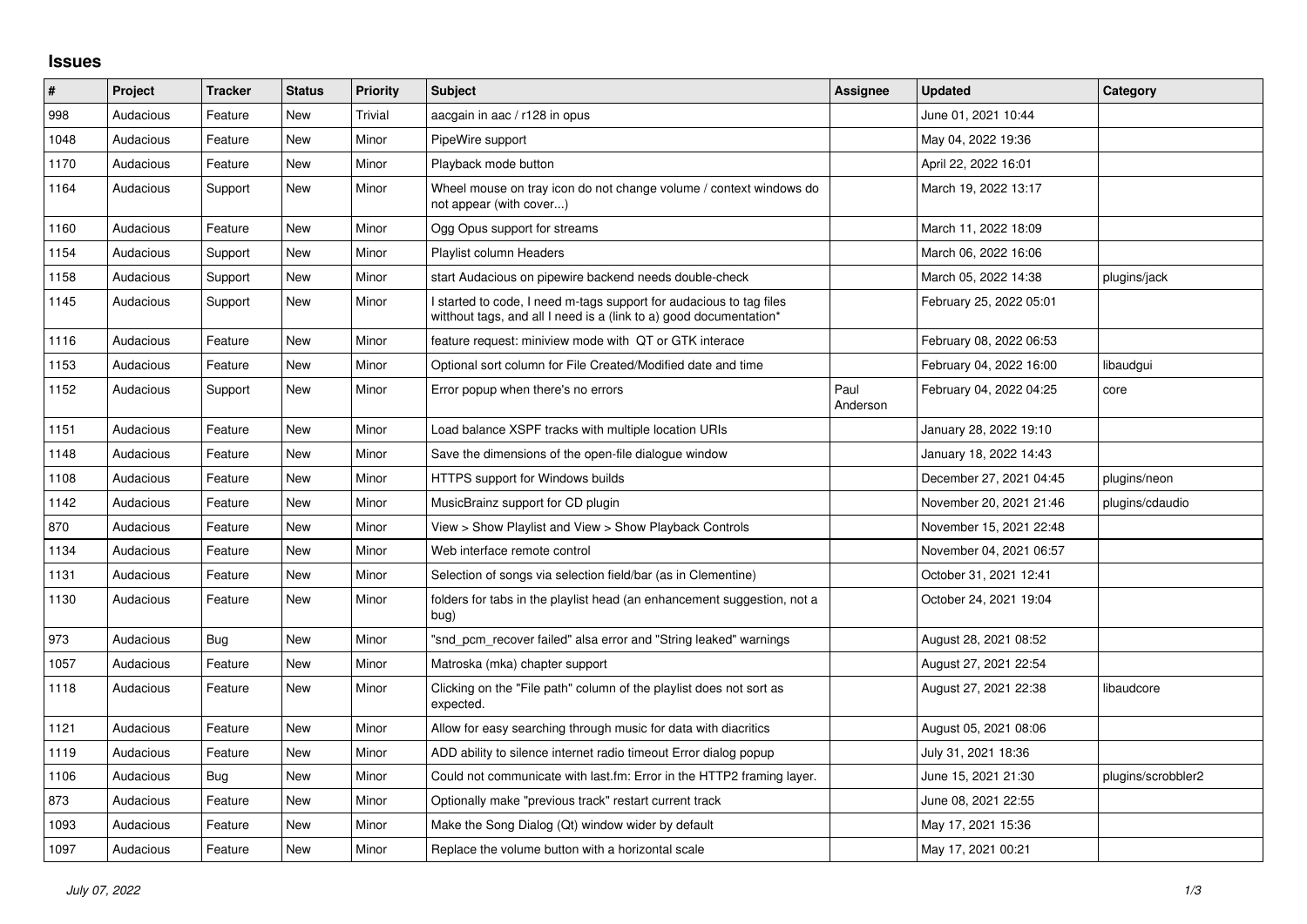| $\vert$ # | Project   | <b>Tracker</b> | <b>Status</b> | <b>Priority</b> | <b>Subject</b>                                                                                      | <b>Assignee</b> | <b>Updated</b>                      | Category                 |
|-----------|-----------|----------------|---------------|-----------------|-----------------------------------------------------------------------------------------------------|-----------------|-------------------------------------|--------------------------|
| 1098      | Audacious | Feature        | New           | Minor           | Hide empty Services playlist sub-menu                                                               |                 | May 10, 2021 09:25                  | libaudgui                |
| 1096      | Audacious | Feature        | <b>New</b>    | Minor           | Calculate and show selection stats in the status bar                                                |                 | May 10, 2021 03:06                  |                          |
| 1099      | Audacious | Feature        | New           | Minor           | Per-track ReplayGain shouldn't be enabled by default                                                |                 | May 09, 2021 13:41                  |                          |
| 1095      | Audacious | Feature        | New           | Minor           | Ctrl + $Z$ / R to undo / redo changes to playlist                                                   |                 | May 07, 2021 18:42                  |                          |
| 1092      | Audacious | Feature        | <b>New</b>    | Minor           | Reread metadata on play option                                                                      |                 | April 30, 2021 03:35                |                          |
| 1091      | Audacious | Feature        | New           | Minor           | Built-in lyrics support                                                                             |                 | April 28, 2021 18:24                |                          |
| 196       | Audacious | <b>Bug</b>     | <b>New</b>    | Minor           | Wrong channel map when doing surround playback                                                      |                 | April 13, 2021 03:48                |                          |
| 1088      | Audacious | Feature        | New           | Minor           | plugin: status icon: ADD option to select tray mouse Middle Click action                            |                 | April 11, 2021 12:05                | plugins/statusicon       |
| 883       | Audacious | Feature        | New           | Minor           | Consider adding USF plugin                                                                          |                 | April 07, 2021 01:00                |                          |
| 882       | Audacious | Feature        | New           | Minor           | Consider adding vgmstream plugin                                                                    |                 | April 07, 2021 00:47                |                          |
| 1071      | Audacious | Feature        | New           | Minor           | Linkage could be improved for packagers.                                                            |                 | March 31, 2021 00:32                |                          |
| 1082      | Audacious | Feature        | New           | Minor           | File writer option to pad track numbers with leading zeros                                          |                 | March 31, 2021 00:15                | plugins/filewriter       |
| 1076      | Audacious | Feature        | New           | Minor           | Adjustable background and fonts colors and fonts size in<br>playlist---zoomable playlist            | Tom Hammer      | March 09, 2021 00:38                | plugins/playlist-manager |
| 1072      | Audacious | Feature        | New           | Minor           | QT AOSD plugin                                                                                      |                 | February 17, 2021 21:18             | plugins/aosd             |
| 51        | Audacious | Feature        | New           | Minor           | Option to inhibit suspend                                                                           |                 | February 13, 2021 09:23             |                          |
| 1067      | Audacious | Feature        | New           | Minor           | Equalizer adjustments are coarse.                                                                   |                 | February 11, 2021 10:09             |                          |
| 1066      | Audacious | Feature        | New           | Minor           | Allow Equalizer window to be resized.                                                               |                 | February 11, 2021 10:05             |                          |
| 1058      | Audacious | Feature        | New           | Minor           | Allow changing the language/locale in settings                                                      |                 | January 30, 2021 18:11              |                          |
| 956       | Audacious | Feature        | New           | Minor           | Stream to chromecast                                                                                |                 | January 11, 2021 01:19              |                          |
| 786       | Audacious | Feature        | New           | Minor           | Port global hotkeys plugin to Windows                                                               |                 | January 04, 2021 21:52              | plugins/hotkey           |
| 1047      | Audacious | Feature        | New           | Minor           | Stop playing after any chosen track                                                                 |                 | December 29, 2020 01:23             |                          |
| 1046      | Audacious | Feature        | <b>New</b>    | Minor           | Add all id3v2 frames in the settings of Playlist available columns                                  |                 | December 28, 2020 21:14             | plugins/gtkui            |
| 1017      | Audacious | Feature        | New           | Minor           | QT Global Hotkeys rework proposal and cross-platform support                                        | Domen Mori      | December 07, 2020 04:22             | plugins/hotkey           |
| 1014      | Audacious | <b>Bug</b>     | <b>New</b>    | Minor           | Some .VGM/.VGZ files fail to play                                                                   |                 | August 17, 2020 15:29               | plugins/console          |
| 1013      | Audacious | Feature        | New           | Minor           | Request re Album Art using music file metatag                                                       |                 | August 03, 2020 22:48               |                          |
| 1011      | Audacious | Feature        | New           | Minor           | Visible separator of folders in the playlist                                                        |                 | July 18, 2020 16:10                 |                          |
| 996       | Audacious | Feature        | <b>New</b>    | Minor           | Refine playlists when searching (search all playlists)                                              |                 | June 16, 2020 09:58                 |                          |
| 995       | Audacious | Feature        | New           | Minor           | Add star rating to songs                                                                            |                 | June 16, 2020 09:56                 |                          |
| 969       | Audacious | Feature        | New           | Minor           | streamtuner plugin: Please add column-sortability, or at least sort<br>alphabetically by 1st column |                 | June 16, 2020 09:54                 | plugins/streamtuner      |
| 993       | Audacious | Bug            | New           | Minor           | Lyrics for streamed content are written to cache but not read.                                      |                 | June 07, 2020 13:10                 | plugins/lyricwiki        |
| 987       | Audacious | Feature        | New           | Minor           | Closing of Search Library tool by same method as opening it                                         |                 | May 13, 2020 00:15                  |                          |
| 975       | Audacious | <b>Bug</b>     | New           | Minor           | Segfault/leak on exit with streamtuner enabled                                                      |                 | Ariadne Conill   May 01, 2020 00:17 | plugins/streamtuner      |